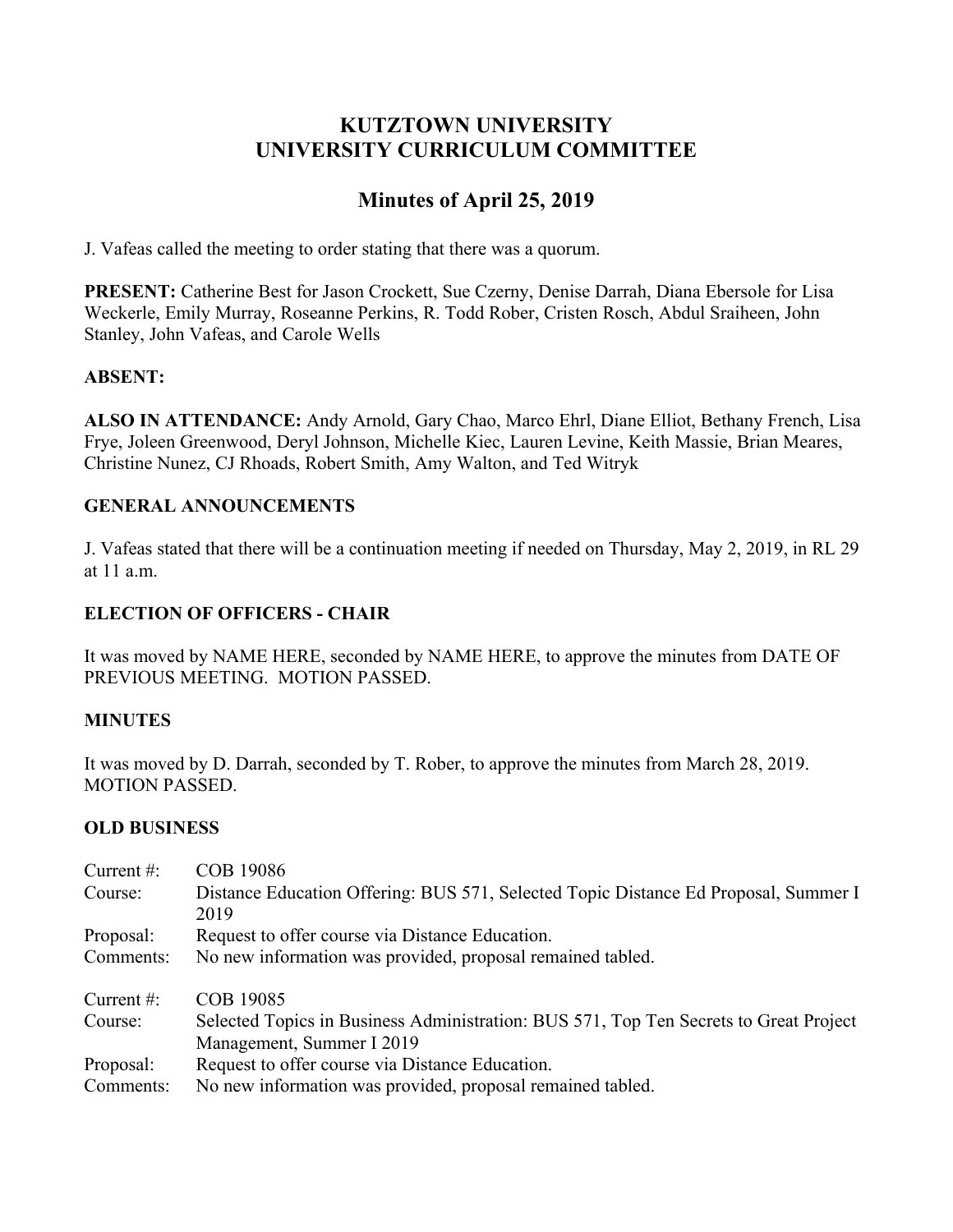| Current $#$ : | <b>COE 19021</b>                                                                                                                                                                                              |  |  |
|---------------|---------------------------------------------------------------------------------------------------------------------------------------------------------------------------------------------------------------|--|--|
| Course:       | Course Revision: COU 538, The Addicted Family, Fall 2019                                                                                                                                                      |  |  |
| Proposal:     | Change in course prerequisites.                                                                                                                                                                               |  |  |
| Comments:     | Updated information was provided, but there was still no assessment portion attached. J.<br>Vafeas recommended leaving this tabled since the requested information was not<br>provided. Item remained tabled. |  |  |
| Current $#$ : | LAS 19039                                                                                                                                                                                                     |  |  |
| Course:       | New Course: PSY 115, Self and Social Identities, Summer I 2019                                                                                                                                                |  |  |
| Proposal:     | Addition of a new course to the Master Course Listing.                                                                                                                                                        |  |  |
| Comments:     | J. Vafeas mentioned there was some confusion in the title, and noted that this is not a<br>Selected Topics course. The number and title will be PSY 115, Self and Social<br>Identities."                      |  |  |
|               |                                                                                                                                                                                                               |  |  |

It was moved by T. Rober, and seconded by C. Rosch to consider and approve this proposal. MOTION PASSED.

| Current $#$ :<br>Course: | LAS 19107<br>De-archive Course: SOC 128, Domestic Abuse, Spring 2020                                                                                                                                                                                                                               |  |
|--------------------------|----------------------------------------------------------------------------------------------------------------------------------------------------------------------------------------------------------------------------------------------------------------------------------------------------|--|
| Proposal:                | Change in course status to de-archive course.                                                                                                                                                                                                                                                      |  |
| Comments:                | J. Greenwood was present to speak to this proposal. This proposal movement is for the<br>de-archive only, since that was not addressed at the previous meeting. A. Sraiheen asked<br>about the assessment portion of the proposal, and J. Vafeas noted that it is not required<br>for this action. |  |

It was moved by A. Sraiheen, and seconded by T. Rober to consider and approve this proposal. MOTION PASSED.

#### **NEW BUSINESS**

# **College of Business**

| Current $#$ : | COB 19067                                                                             |  |
|---------------|---------------------------------------------------------------------------------------|--|
| Course:       | Program Revision: Supply Chain Management Minor, Spring 2020                          |  |
| Proposal:     | Change in program title, and change in minor program requirements.                    |  |
| Comments:     | G. Chao was present to speak to this proposal. The program title will be Supply Chain |  |
|               | Management. The effective date was changed from Fall 2019 to Spring 2020.             |  |

It was moved by A. Sraiheen, and seconded by T. Rober to consider and approve this proposal. MOTION PASSED.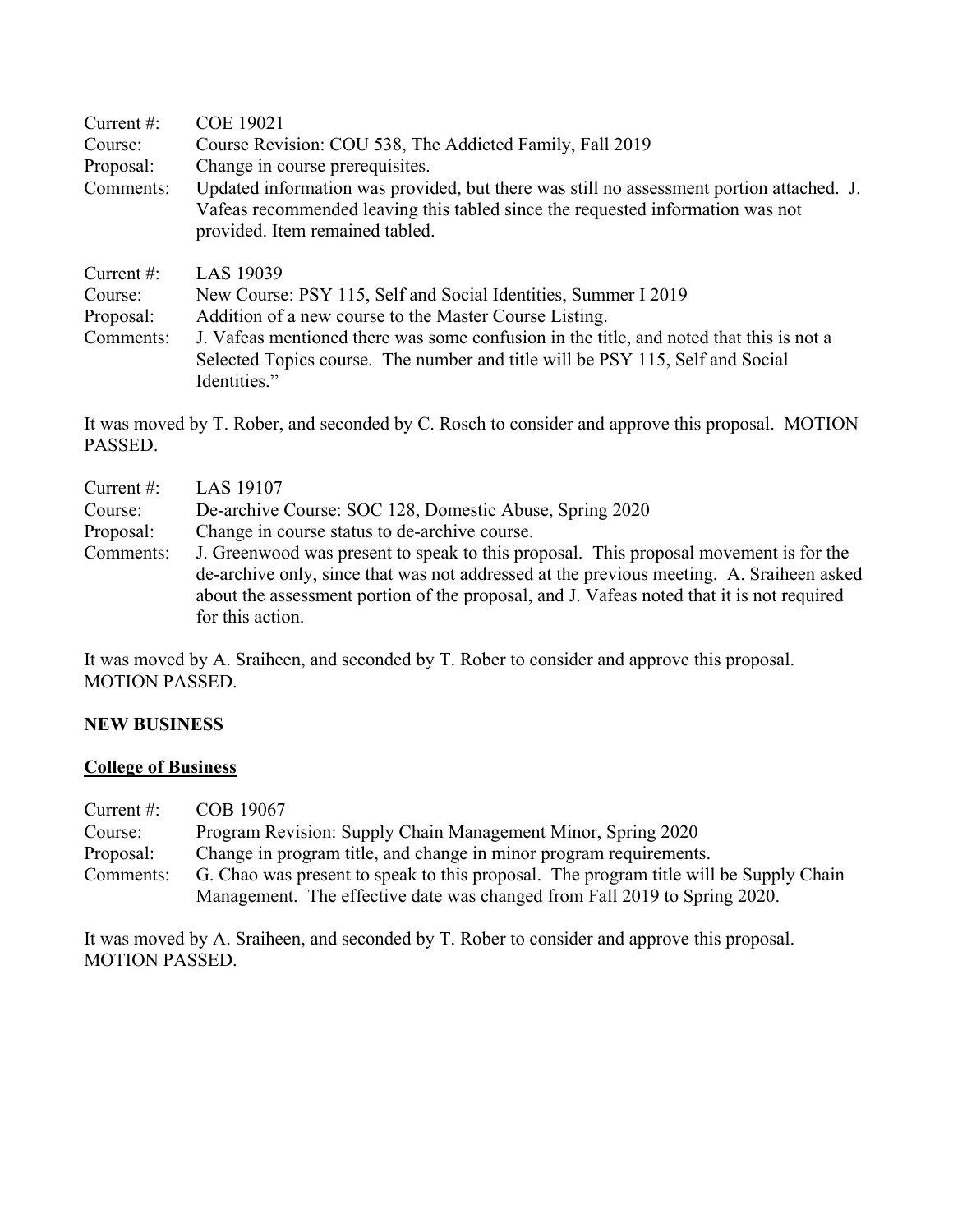## **College of Education**

| Current $#$ : | <b>COE 19030</b>                                                                         |
|---------------|------------------------------------------------------------------------------------------|
| Course:       | New Course: STA 590, Contemporary Issues in Higher Education in Finance, Spring          |
|               | 2020                                                                                     |
| Proposal:     | Addition of a new course to the Master Course Listing.                                   |
| Comments:     | D. Elliott was present to speak to this proposal. A. Sraiheen asked if COB was consulted |
|               | about the finance portion of the course. D. Elliott replied that she did not know to do  |
|               | that. J. Vafeas noted that the assessment memo was not attached.                         |

It was moved by A. Sraiheen, and seconded by D. Darrah to consider and approve this proposal. It was moved by A. Sraiheen, and seconded by C. Wells, to table this proposal. MOTION PASSED.

| Current $#$ : | COE 19031                                                                                                                                                                                                                                                                                          |  |  |
|---------------|----------------------------------------------------------------------------------------------------------------------------------------------------------------------------------------------------------------------------------------------------------------------------------------------------|--|--|
| Course:       | Course Revision: SPU 101, Early Intervention for Students with Disabilities, Spring 2020                                                                                                                                                                                                           |  |  |
| Proposal:     | Change in course prerequisites.                                                                                                                                                                                                                                                                    |  |  |
| Comments:     | D. Darrah was present to speak to this proposal. J. Vafeas noted that there was no<br>curriculum map attached. D. Darrah noted that the department was informed that this<br>was necessary. J. Vafeas recommended approving with the department submitting the<br>curriculum map to the committee. |  |  |

It was moved by D. Darrah, and seconded by T. Rober to consider and approve this proposal. MOTION PASSED.

| <b>COE 19032</b>                                                                          |
|-------------------------------------------------------------------------------------------|
| Course Revision: SPU 201, cognitive Development of Diverse Learners in a Standards        |
| Aligned System, Spring 2020                                                               |
| Change in course prerequisites.                                                           |
| D. Darrah was present to speak to this proposal. J. Vafeas noted that there was no        |
| curriculum map attached. D. Darrah noted that the department was informed that this       |
| was necessary. J. Vafeas recommended approving with the department submitting the         |
| curriculum map to the committee. T. Witryk had a question about what the new              |
| prerequisite would be, and D. Darrah replied that there will be no prerequisites for this |
| course. T. Witryk noted that the prerequisite will read "None."                           |
|                                                                                           |

It was moved by D. Darrah, and seconded by A. Sraiheen to consider and approve this proposal. MOTION PASSED.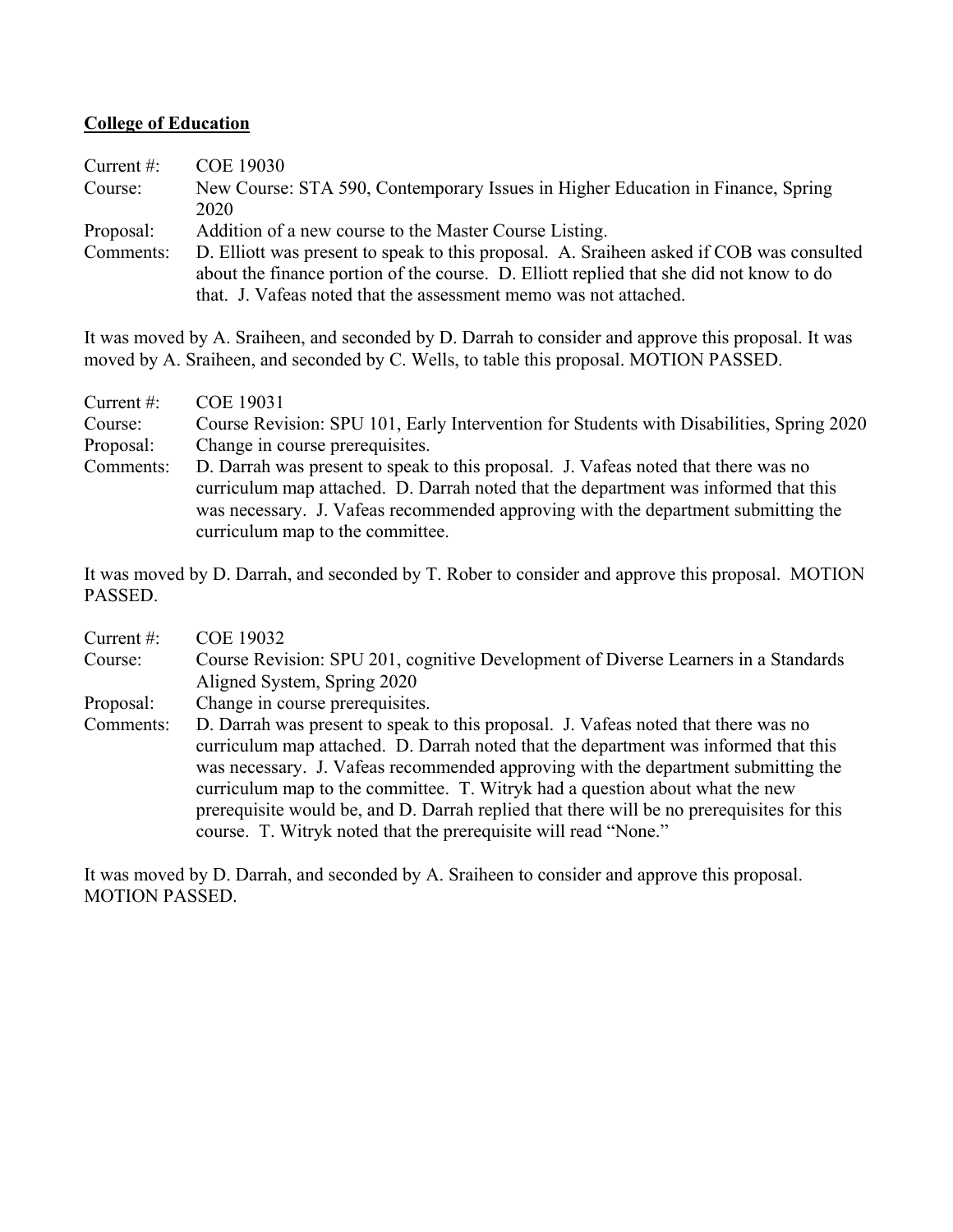The following proposals were moved by D. Darrah, and seconded by T. Rober, to consider and approve as a block. MOTION PASSED.

| <b>COE 19033</b> |                           | Course Revision: SPU 314, Effective Instructional Strategies for Students with<br>Disabilities in Inclusive Settings, Spring 2020 |
|------------------|---------------------------|-----------------------------------------------------------------------------------------------------------------------------------|
|                  | Proposal:                 | Change in course prerequisites.                                                                                                   |
|                  | Comments:                 | The curriculum map needs to be submitted for this proposal                                                                        |
| <b>COE 19034</b> |                           | Course Revision: SPU 316, Literacy Development and Instruction in Core and<br>Intervention Areas, Spring 2020                     |
|                  | Proposal:                 | Change in course prerequisites.                                                                                                   |
|                  | Comments:                 | The curriculum map needs to be submitted for this proposal                                                                        |
| <b>COE 19035</b> | Disabilities, Spring 2020 | Course Revision: SPU 318, Assessment and Instructional Methods for Students with                                                  |
|                  | Proposal:                 | Change in course prerequisites.                                                                                                   |
|                  | Comments:                 | The curriculum map needs to be submitted for this proposal                                                                        |
| <b>COE 19036</b> | Proposal:                 | Course Revision: SPU 328, Positive Behavioral Intervention and Supports, Spring 2020<br>Change in course prerequisites.           |
|                  | Comments:                 | The curriculum map needs to be submitted for this proposal                                                                        |
| <b>COE 19037</b> | 2020                      | Course Revision: SPU 330, Teaching Students with Low Incidence Disabilities, Spring                                               |
|                  |                           | Proposal: Change in course prerequisites.                                                                                         |
|                  | Comments:                 | The curriculum map needs to be submitted for this proposal                                                                        |

### **College of Liberal Arts & Sciences**

| Current #: $LAS 19032$                                           |
|------------------------------------------------------------------|
| Course: Course Revision: MAT 460, Linear Algebra II, Spring 2020 |
| Proposal: Change in course prerequisites.                        |

It was moved by A. Sraiheen, and seconded by T. Rober to consider and approve this proposal. MOTION PASSED.

| Current $#$ : | LAS 19128                                                                    |
|---------------|------------------------------------------------------------------------------|
| Course:       | Program Revision: Game Development Minor, Spring 2020                        |
| Proposal:     | Change in minor program requirements, and change in minor program electives. |
| Comments:     | L. Frye was present to speak to this proposal.                               |

It was moved by T. Rober, and seconded by A. Sraiheen to consider and approve this proposal. MOTION PASSED.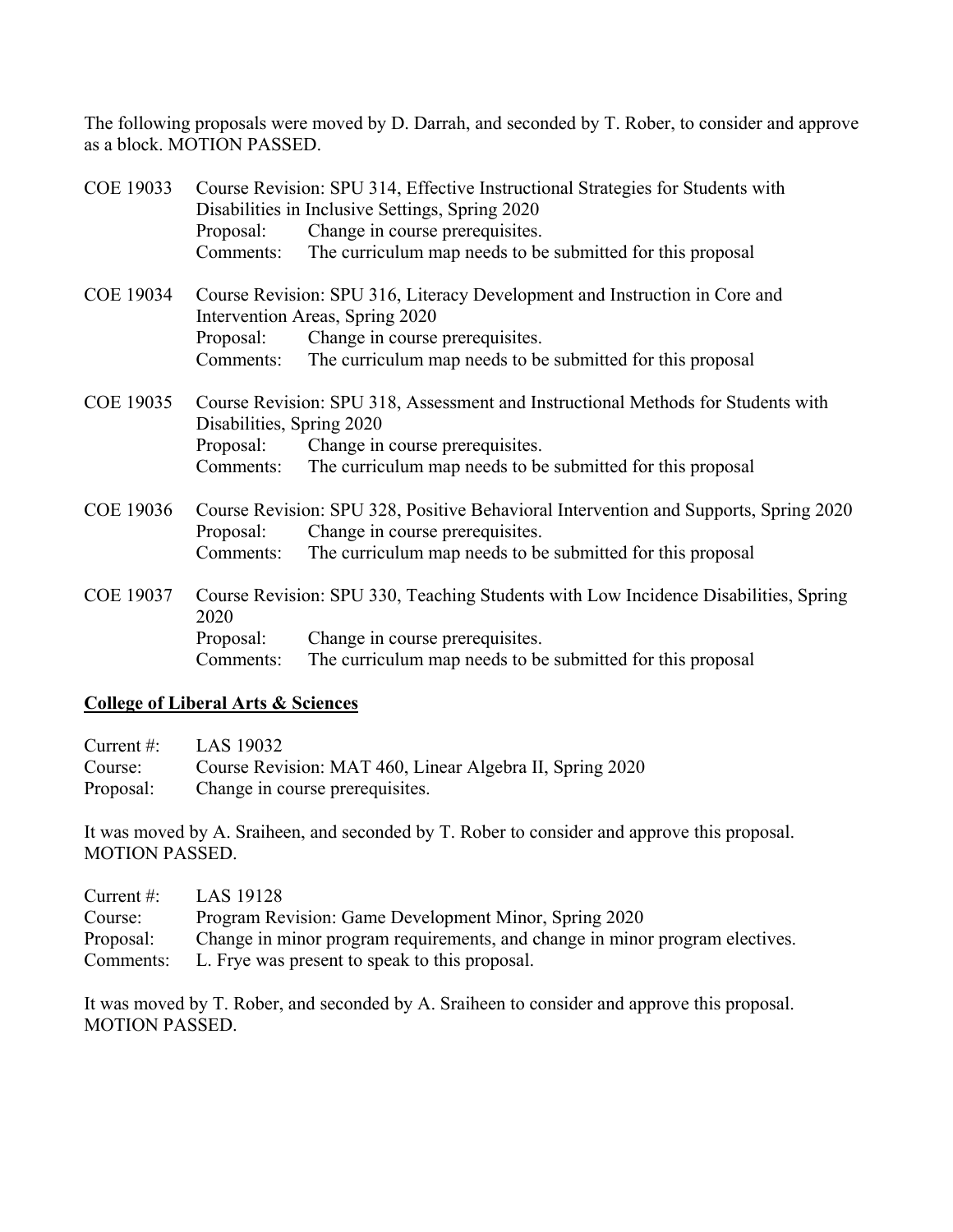| Current $#$ : | LAS 19129                                                                             |  |
|---------------|---------------------------------------------------------------------------------------|--|
| Course:       | Web Development Minor, Spring 2020                                                    |  |
| Proposal:     | Change in minor program electives.                                                    |  |
| Comments:     | L. Frye was present to speak to this proposal. T. Witryk asked if majors can minor in |  |
|               | this, and L. Frye replied they can. There is no Web Development major, so this is     |  |
|               | different from the majors offered by the department.                                  |  |

It was moved by T. Rober, and seconded by D. Darrah to consider and approve this proposal. MOTION PASSED.

| Current $#$ : | LAS 19130                                            |
|---------------|------------------------------------------------------|
| Course:       | CSC 225, Discrete Math for Computing II, Spring 2020 |
| Proposal:     | Change in course prerequisites.                      |
| Comments:     | L. Frye was present to speak to this proposal.       |

It was moved by A. Sraiheen, and seconded by D. Darrah to consider and approve this proposal. MOTION PASSED.

| Current $\#$ : | LAS 19131                                                      |
|----------------|----------------------------------------------------------------|
| Course:        | CSC 242, Web Programming, Spring 2020                          |
| Proposal:      | Change in course syllabus, and change in course prerequisites. |
| Comments:      | L. Frye was present to speak to this proposal.                 |

It was moved by T. Rober, and seconded by D. Darrah to consider and approve this proposal. MOTION PASSED.

| Current $#$ : | LAS 19134                                                                                                                                                                                                                                                                                                         |
|---------------|-------------------------------------------------------------------------------------------------------------------------------------------------------------------------------------------------------------------------------------------------------------------------------------------------------------------|
| Course:       | Course Revision: SPA 103, Intermediate Spanish III, Spring 2020                                                                                                                                                                                                                                                   |
| Proposal:     | Change in course description and change in course syllabus.                                                                                                                                                                                                                                                       |
| Comments:     | C. Nunez was present to speak to this proposal. J. Vafeas noted that the Gen Ed part<br>would not be considered, only the UCC course revisions. It was also noted that the<br>proposal was not in UCC format organization, and requested that the department<br>resubmit a corrected version with UCC items only. |

It was moved by T. Rober, and seconded by A. Sraiheen to consider and approve this proposal. MOTION PASSED.

| Current $#$ : | LAS 19135                                                                                                                                                                                                                                                                                                         |
|---------------|-------------------------------------------------------------------------------------------------------------------------------------------------------------------------------------------------------------------------------------------------------------------------------------------------------------------|
| Course:       | Course Revision: GER 103, Intermediate German III, Spring 2020                                                                                                                                                                                                                                                    |
| Proposal:     | Change in course description and change in course syllabus.                                                                                                                                                                                                                                                       |
| Comments:     | C. Nunez was present to speak to this proposal. J. Vafeas noted that the Gen Ed part<br>would not be considered, only the UCC course revisions. It was also noted that the<br>proposal was not in UCC format organization, and requested that the department<br>resubmit a corrected version with UCC items only. |

It was moved by D. Darrah, and seconded by C. Rosch to consider and approve this proposal. MOTION PASSED.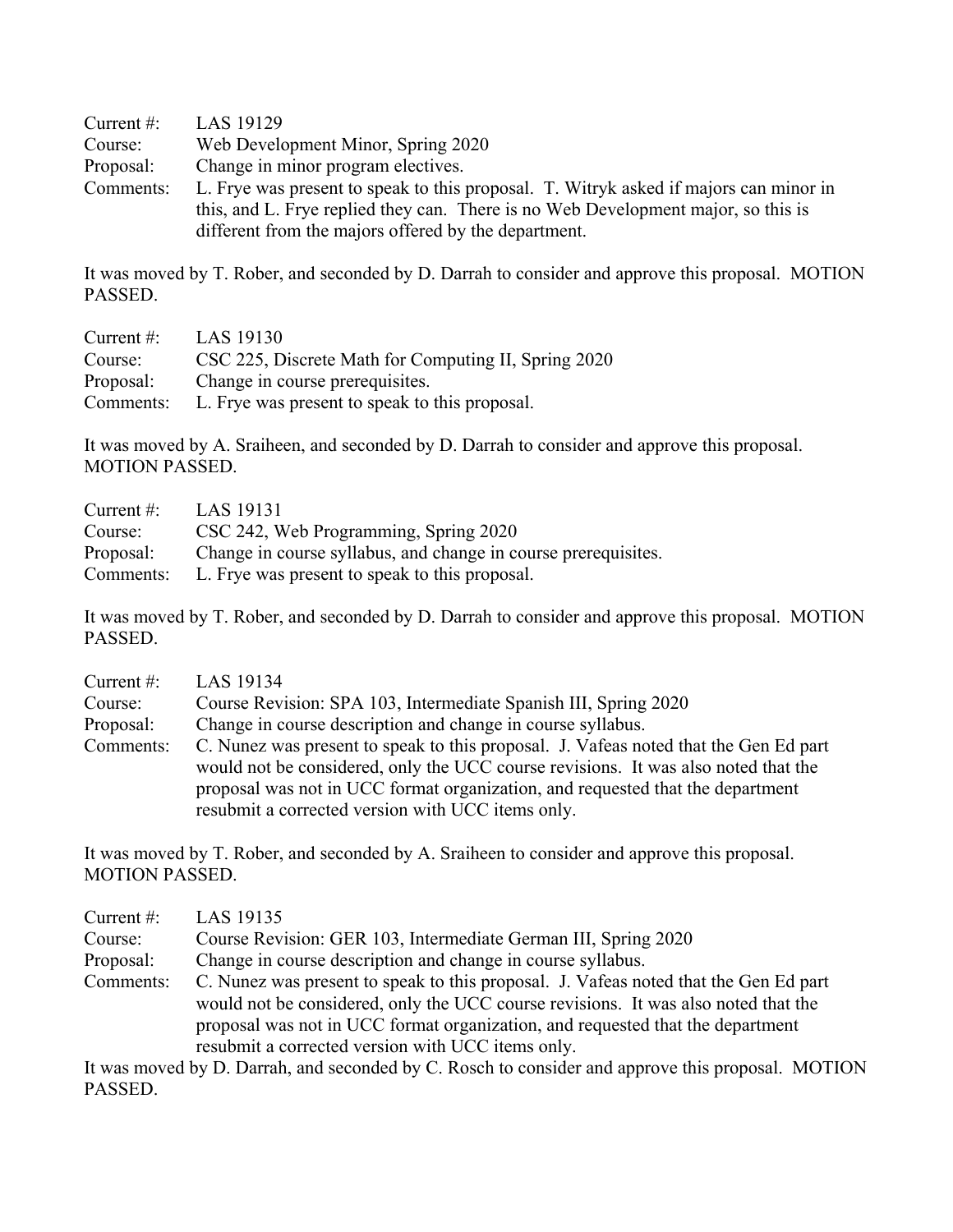Current #: LAS 19144 Course: New Course: CMP 101, Writing History, Spring 2020 Proposal: Addition of a course to the Master Course Listing. Comments: A. Arnold and J. Stanley were present to speak to this proposal. J. Vafeas asked about the curriculum map for the department, since it was not included with the proposal. J. Stanley noted that it's not a departmental course, that it is a CMP course and that that is not required. J. Vafeas stated that the guidelines for professors was not needed, and J. Stanley replied that they would remove it.

It was moved by T. Rober, and seconded by C. Rosch to consider and approve this proposal. MOTION PASSED.

| Current $#$ : | LAS 19145                                                                              |
|---------------|----------------------------------------------------------------------------------------|
| Course:       | New Course: HIS 0XX, Communicating About Your World, Spring 2020                       |
| Proposal:     | Addition of a new course to the Master Course Listing.                                 |
| Comments:     | A. Arnold and J. Stanley were present to speak to this proposal. J. Vafeas updated the |
|               | prefix from SPE to HIS. D. Ebersole noted that there was no consultation with the      |
|               | Communication Studies Department, and noted that there is a lot of overlap with the    |
|               | COM 010 course. J. Stanley stated that they did not know they needed to consult with   |
|               | another department.                                                                    |

It was moved by T. Rober, and seconded by A. Sraiheen to consider and approve this proposal. It was moved by C. Wells, and seconded by T. Rober, to table this proposal. MOTION PASSED.

| Current $\#$ : | LAS 19149                                                                              |
|----------------|----------------------------------------------------------------------------------------|
| Course:        | Course Revision: CSC 328, Network Programming, Spring 2020                             |
| Proposal:      | Change in course syllabus, and change in course prerequisites.                         |
| Comments:      | L. Frye was present to speak to this proposal. T. Witryk asked if Junior status in the |
|                | prerequisite was acceptable, and L. Frye said yes.                                     |

It was moved by A. Sraiheen, and seconded by C. Rosch to consider and approve this proposal. MOTION PASSED.

| Current $#$ : | LAS 19159                                                                            |
|---------------|--------------------------------------------------------------------------------------|
| Course:       | Program Revision: BS Biochemistry, Spring 2020                                       |
| Proposal:     | Change in major program requirements.                                                |
| Comments:     | L. Levine was present to speak to this proposal. J. Vafeas noted that when any check |
|               | sheet change is submitted and 8 semester planner is required to be included.         |

It was moved by A. Sraiheen, and seconded by D. Darrah to consider and approve this proposal. MOTION PASSED.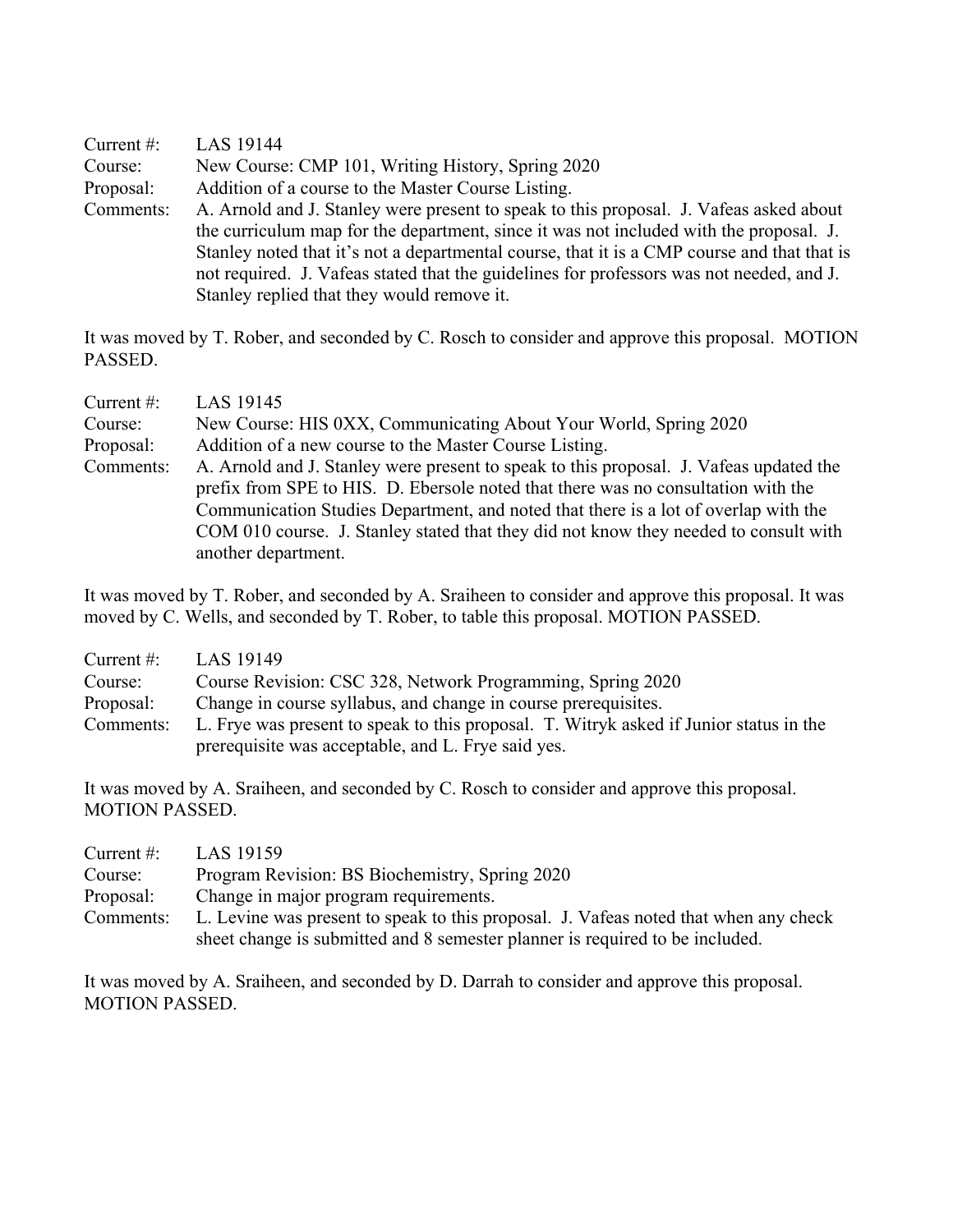| Current $\#$ : | LAS 19160                                                             |
|----------------|-----------------------------------------------------------------------|
| Course:        | Course Revision: GEL 102, Elements of Historical Geology, Spring 2020 |
| Proposal:      | Change in course prerequisites.                                       |
| Comments:      | The effective date was changed from Fall 2019 to Spring 2020.         |

It was moved by A. Sraiheen, and seconded by D. Darrah to consider and approve this proposal. MOTION PASSED.

| Current $#$ : | LAS 19161                                                                                 |
|---------------|-------------------------------------------------------------------------------------------|
| Course:       | Course Revision: AST/GEL 205, Planetary Surface Processes, Fall 2020                      |
| Proposal:     | Change in course clock hours, and change in course prerequisities and corequisities.      |
| Comments:     | T. Witryk asked for a prerequisite clarification. C. Best replied that the department was |
|               | told to update that at LASCC, and J. Vafeas noted that it was clear in the attached       |
|               | syllabus.                                                                                 |

It was moved by T. Rober, and seconded by A. Sraiheen to consider and approve this proposal. MOTION PASSED.

| Current #: $LAS 19162$ |                                                                     |
|------------------------|---------------------------------------------------------------------|
| Course:                | New Course: MAT 347, Introduction to Dynamical Systems, Spring 2020 |
| Proposal:              | Addition of a new course to the Master Course Listing.              |

It was moved by T. Rober, and seconded by C. Rosch to consider and approve this proposal. MOTION PASSED.

| Current $\#$ : | LAS 19163                                                                                |
|----------------|------------------------------------------------------------------------------------------|
| Course:        | New Program: BA Sociology (Distance Education), Fall 2019                                |
| Proposal:      | Addition of a new major program.                                                         |
| Comments:      | J. Greenwood was present to speak to this proposal. C. Wells noted that Kutztown         |
|                | University cannot deliver a fully online program without all General Education courses   |
|                | having been approved and developed for Distance Education. J. Greenwood noted that       |
|                | only 3 General Education courses would need to be converted to Distance Education, and   |
|                | asked if the department could try again if they are developed for Distance Education? C. |
|                | Wells said yes.                                                                          |

It was moved by T. Rober, and seconded by D. Darrah to consider and approve this proposal. It was moved by C. Wells, and seconded by T. Rober, to table this proposal. MOTION PASSED.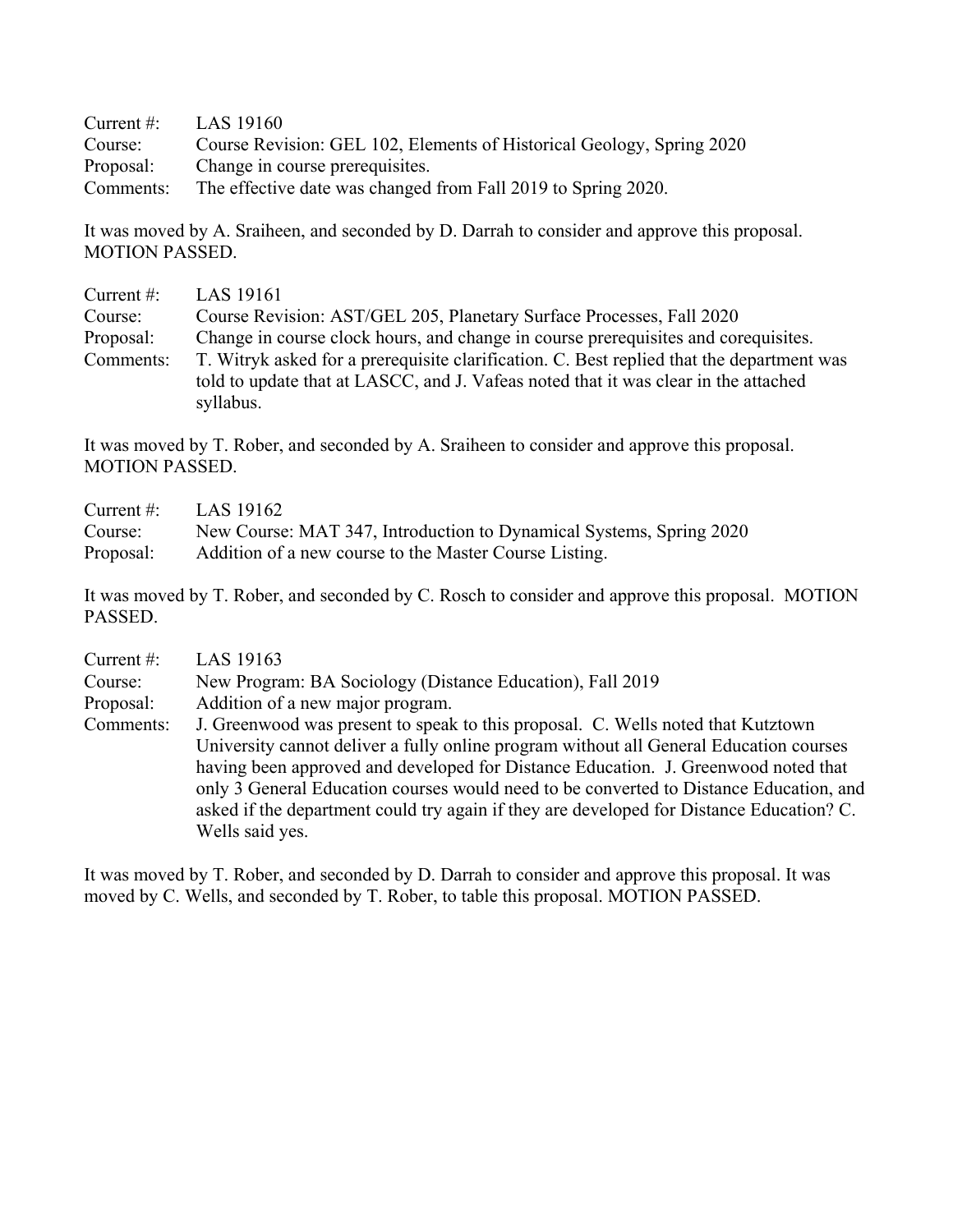The following proposals were moved by A. Sraiheen, and seconded by C. Rosch, to consider and approve as a block. MOTION PASSED.

- LAS 19164 Program Revision: BS Biology/Allied Health, Spring 2020 Proposal: Change in major and concomitant program requirements, change in major and concomitant program electives, and change in program credit hours. Comments: C. Rosch was present to speak to this proposal. C. Rosch stated that the reduction in program credit hours to 60 was to be in compliance with PASSHE guidelines. T. Witryk recommended changing Graduation Requirements block to "minimum of 16" for Unrestricted Credits. This proposal needs an 8 semester planner attached. The effective date was changed to Spring 2020.
- LAS 19165 Program Revision: BS Biology Molecular, Microbiology, and Cell Biology, Spring 2020 Proposal: Change in major and concomitant program requirements, change in major and concomitant program electives, and change in program credit hours. Comments: C. Rosch was present to speak to this proposal. C. Rosch stated that the reduction in program credit hours to 60 was to be in compliance with PASSHE guidelines. T. Witryk recommended changing Graduation Requirements block to "minimum of 16" for Unrestricted Credits. This proposal needs an 8 semester planner attached. The effective date was changed to Spring 2020.
- LAS 19166 Program Revision: BS Biology/Pre-Medical & Other Health Careers, Spring 2020 Proposal: Change in major and concomitant program requirements, change in major and concomitant program electives, and change in program credit hours. Comments: C. Rosch was present to speak to this proposal. C. Rosch stated that the reduction in program credit hours to 60 was to be in compliance with PASSHE guidelines. T. Witryk recommended changing Graduation Requirements block to "minimum of 16" for Unrestricted Credits. This proposal needs an 8 semester planner attached. The effective date was changed to Spring 2020.
- LAS 19167 Program Revision: BS Biology/Organismal Biology and Ecology, Spring 2020 Proposal: Change in major and concomitant program requirements, change in major and concomitant program electives, and change in program credit hours. Comments: C. Rosch was present to speak to this proposal. C. Rosch stated that the reduction in program credit hours to 60 was to be in compliance with PASSHE guidelines. T. Witryk recommended changing Graduation Requirements block to "minimum of 16" for Unrestricted Credits. This proposal needs an 8 semester planner attached. The effective date was changed to Spring 2020.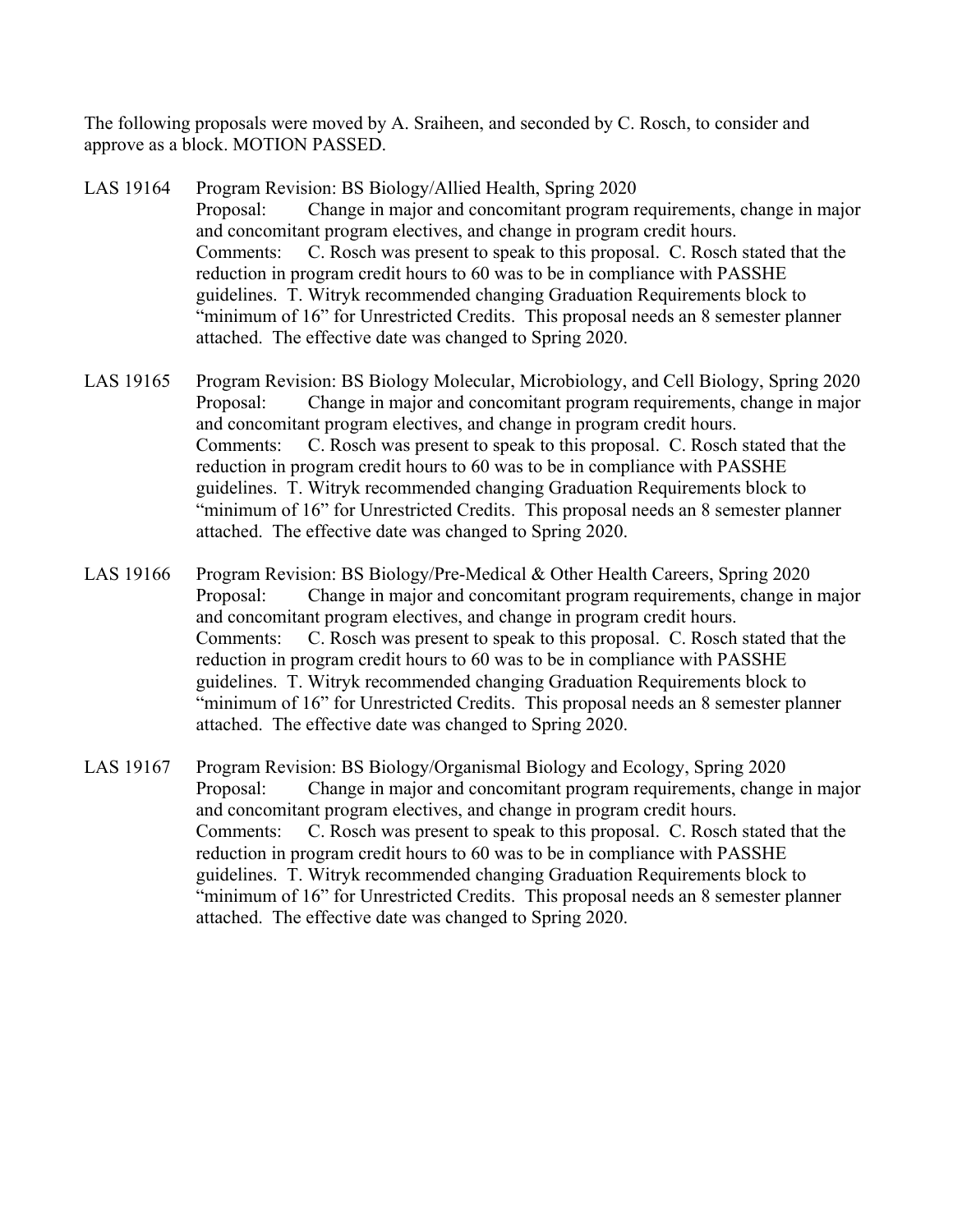Current #: LAS 19168 Course: New Program: Sociology Minor, Spring 2020 Proposal: Addition of a new minor program. Comments: J. Greenwood was present to speak to this proposal. J. Vafeas asked if Sociology majors could take this minor; J. Greenwood replied no. J. Vafeas recommended adding that majors are excluded in the Advisement Notes.

It was moved by T. Rober, and seconded by D. Darrah to consider and approve this proposal. MOTION PASSED.

### **College of Visual & Performing Arts**

| Current $\#$ : | VPA 19027                                                         |
|----------------|-------------------------------------------------------------------|
| Course:        | New Course: SMS 316, Advanced Social Media Analytics, Spring 2020 |
| Proposal:      | Addition of a new course to the Master Course Listing.            |

It was moved by A. Sraiheen, and seconded by D. Darrah to consider and approve this proposal. MOTION PASSED.

The following proposals were moved by D. Darrah, and seconded by T. Rober, to consider and approve as a block. MOTION PASSED.

| <b>VPA 19052</b>      | Course Revision: COM 201, Storytelling I, Spring 2020<br>Change in course prerequisites.<br>Proposal:                                                                                                                                                                                                                                                                                                                                                                                                                                                                               |
|-----------------------|-------------------------------------------------------------------------------------------------------------------------------------------------------------------------------------------------------------------------------------------------------------------------------------------------------------------------------------------------------------------------------------------------------------------------------------------------------------------------------------------------------------------------------------------------------------------------------------|
| <b>VPA 19053</b>      | Course Revision: THE 031, Introduction to Acting, Spring 2020<br>Change in course prerequisites.<br>Proposal:                                                                                                                                                                                                                                                                                                                                                                                                                                                                       |
| Current #:<br>Course: | <b>VPA 19058</b><br>New Program: Art Education Intern Program, Spring 2020                                                                                                                                                                                                                                                                                                                                                                                                                                                                                                          |
| Proposal:             | Addition of a new program.                                                                                                                                                                                                                                                                                                                                                                                                                                                                                                                                                          |
| Comments:             | P. Speirs and M. Kiec were present to speak to this proposal. P. Speirs noted that they<br>already have a certification program, that this is a different delivery method/variation,<br>and designed for people who are already teaching on an emergency license. T. Rober<br>noted that the student teaching is being replaced with an internship and would be<br>overseen by PDE. C. Wells noted this is not a new program, and asked if they will be<br>counted separately for PASSHE; M. Kiec replied no, because the internships will be used<br>in place of student teaching. |

It was moved by D. Darrah, and seconded by C. Rosch to consider and approve this proposal. It was moved by D. Darrah, and seconded by T. Rober, to table this proposal. MOTION PASSED.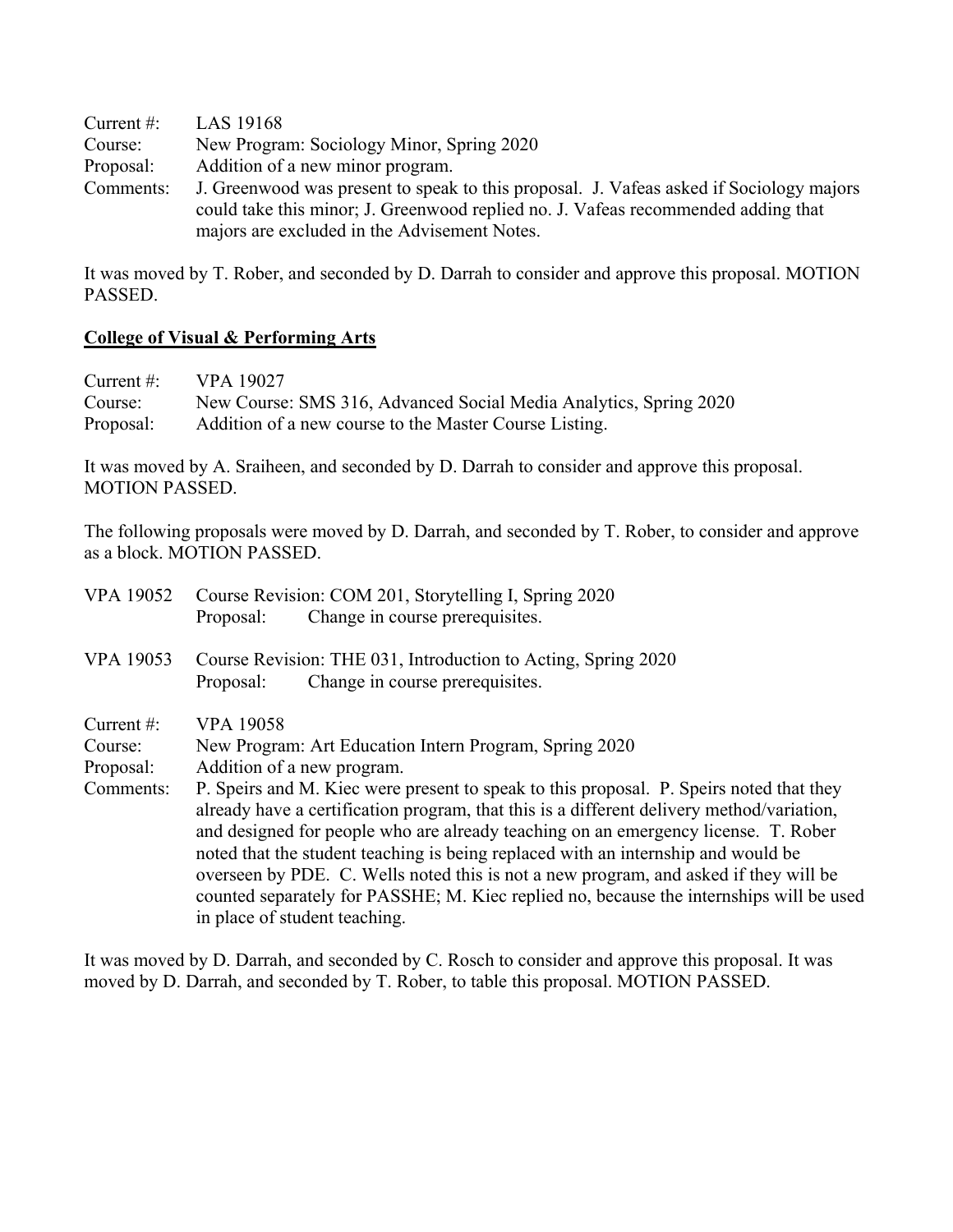The following proposals were moved by T. Rober, and seconded by D. Darrah, to consider and approve as a block. MOTION PASSED.

| <b>VPA 19064</b>                                   | New Course: ARU 476, Art Education Internship I, Spring 2020<br>Addition of a new course to the Master Course Listing.<br>Proposal:<br>P. Speirs was present to speak to this proposal. J. Vafeas noted the clock<br>Comments:<br>hours need to be added to the syllabus.  |
|----------------------------------------------------|----------------------------------------------------------------------------------------------------------------------------------------------------------------------------------------------------------------------------------------------------------------------------|
| <b>VPA 19065</b>                                   | New Course: ARU 477, Art Education Internship II, Spring 2020<br>Addition of a new course to the Master Course Listing.<br>Proposal:<br>P. Speirs was present to speak to this proposal. J. Vafeas noted the clock<br>Comments:<br>hours need to be added to the syllabus. |
| Current $#$ :<br>Course:<br>Proposal:<br>Comments: | <b>VPA 19072</b><br>New Course: ALM 100, Alumni Seminar, Fall 2019<br>Addition of a new course to the Master Course Listing.<br>This course will be the shell for all ALM 100 courses, similar to how the shell courses for<br>Selected Topics operate.                    |

It was moved by T. Rober, and seconded by D. Darrah to consider and approve this proposal. MOTION PASSED.

| Current #: $VPA$ 19075 |                                                                    |
|------------------------|--------------------------------------------------------------------|
| Course:                | Course Revision: COM 215CM, Small Group Communication, Spring 2020 |
| Proposal:              | Change in course syllabus, and change in course prerequisites.     |

It was moved by D. Darrah, and seconded by T. Rober to consider and approve this proposal. MOTION PASSED.

| Current $#$ : | <b>VPA 19076</b>                                                                  |
|---------------|-----------------------------------------------------------------------------------|
| Course:       | New Course: COM 315, International Communication, Spring 2020                     |
| Proposal:     | Addition of a new course to the Master Course Listing.                            |
| Comments:     | M. Ehrl and K. Massie were present to speak to this proposal. B. Meares noted the |
|               | course prefix and number will be COM 315.                                         |

It was moved by T. Rober, and seconded by D. Darrah to consider and approve this proposal. MOTION PASSED.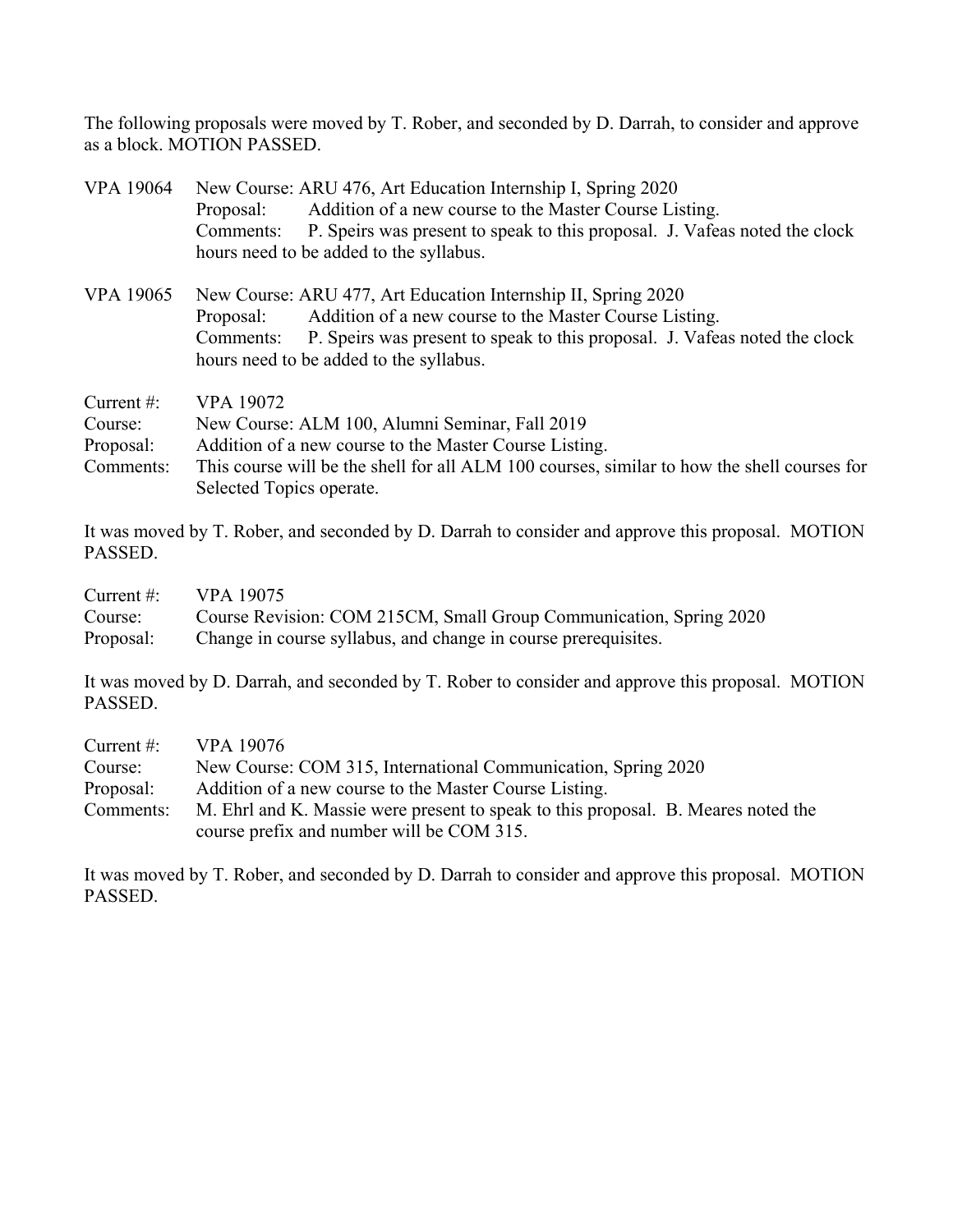The following proposals were moved by T. Rober, and seconded by S. Czerny, to consider and approve as a block. MOTION PASSED.

| <b>VPA 19078</b> | Course Revision: COM 321, Popular Culture, Spring 2020                                                                                                                    |
|------------------|---------------------------------------------------------------------------------------------------------------------------------------------------------------------------|
|                  | Change in course prerequisites<br>Proposal:                                                                                                                               |
| <b>VPA 19079</b> | Course Revision: COM 307, Rhetoric of Visual Media, Spring 2020                                                                                                           |
|                  | Change in course prerequisites<br>Proposal:                                                                                                                               |
| <b>VPA 19080</b> | Course Revision: COM 310, Rhetoric of Citizenship, Spring 2020                                                                                                            |
|                  | Change in course prerequisites<br>Proposal:                                                                                                                               |
| <b>VPA 19081</b> | Course Revision: COM 261, Introduction to Health Communication, Spring 2020                                                                                               |
|                  | Change in course prerequisites<br>Proposal:                                                                                                                               |
| <b>VPA 19082</b> | Course Revision: COM 210, Persuasion, Spring 2020                                                                                                                         |
|                  | Change in course prerequisites<br>Proposal:                                                                                                                               |
| Current $#$ :    | <b>VPA 19083</b>                                                                                                                                                          |
| Course:          | Course Revision: COM 379, Independent Study in Communication Studies, Spring 2020                                                                                         |
| Proposal:        | Change in course title and change in course prefix.                                                                                                                       |
| Comments:        | D. Ebersole was present to speak to this proposal. It was noted that the system still has<br>the course prefix listed as "SPE" so this is also a change in course prefix. |

It was moved by T. Rober, and seconded by D. Darrah to consider and approve this proposal. MOTION PASSED.

### **Distance Education Offerings**

| Current $#$ : | LAS 19170                                                                   |
|---------------|-----------------------------------------------------------------------------|
| Course:       | Distance Education Offering: HIS 247WI, Work & Workers in American History, |
|               | Summer I 2019                                                               |
| Proposal:     | Request to offer course via Distance Education.                             |

It was moved by T. Rober, and seconded by R. Perkins to consider and approve this proposal. MOTION PASSED.

| Current $#$ : | VPA 19073                                                                            |
|---------------|--------------------------------------------------------------------------------------|
| Course:       | Distance Education Offering: ALM 100, Alumni Seminar, Summer I 2019                  |
| Proposal:     | Request to offer course via Distance Education.                                      |
| Comments:     | S. Czerny noted that there was no Distance Education memo attached to this proposal. |
|               | The effective date was changed from Spring 2019 to Summer I 2019.                    |

It was moved by T. Rober, and seconded by S.Czerny to consider and approve this proposal. MOTION PASSED.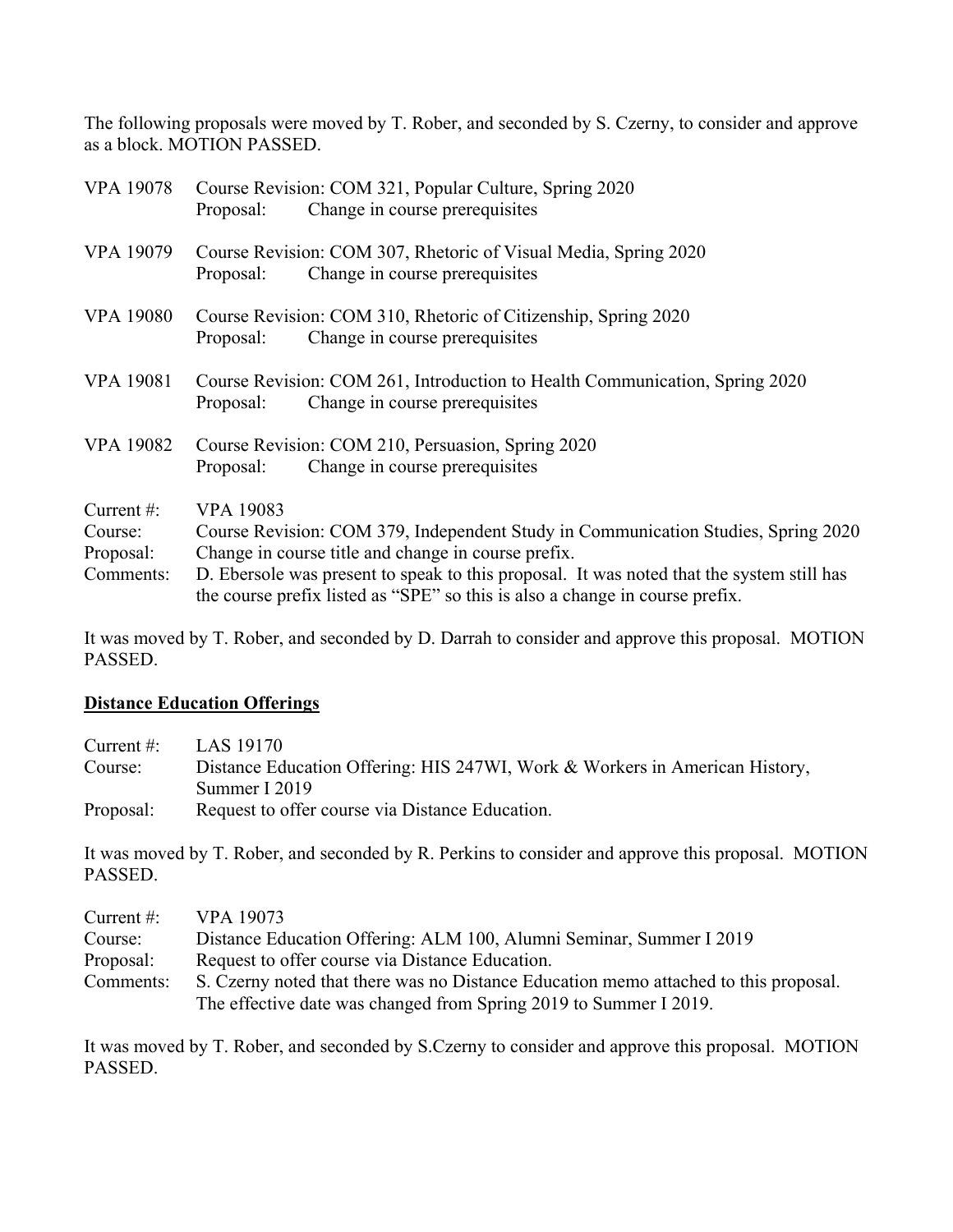| Current $\#$ : | VPA 19085                                                       |
|----------------|-----------------------------------------------------------------|
| Course:        | Distance Education Offering: ALM 100, Alumni Seminar, Fall 2019 |
| Proposal:      | Request to offer course via Distance Education.                 |
| Comments:      | Proposal was withdrawn by the department.                       |

# **ANNOUNCEMENTS General Education**

| <b>COB 19087</b> | General Education: PRO 232WI, Practical Leadership, Fall 2019                            |
|------------------|------------------------------------------------------------------------------------------|
| <b>DNC 19001</b> | General Education: FYS 100, What's Your Style?, Fall 2019                                |
| <b>GEC 19003</b> | General Education: FYS Courses for the Permanent List, Spring 2020                       |
| <b>GEC 19004</b> | General Education: Proposed Guidelines for Category C2, Spring 2020                      |
| LAS 19063        | General Education: PHI 20CT, Introduction to Logic, Spring 2020                          |
| LAS 19064        | General Education: PHI 140CTQL, Symbolic Logic, Spring 2020                              |
| LAS 19067        | General Education: PHI 113WI, Environmental Philosophy, Spring 2020                      |
| <b>LAS 19068</b> | General Education: PHI 125CDWI, Philosophical Aspects of Death and Dying, Spring<br>2020 |
| LAS 19070        | General Education: PHI 136WI, Kant to Hegel, Spring 2020                                 |
| LAS 19071        | General Education: PHI 121CTWI, Modern Philosophy, Spring 2020                           |
| LAS 19085        | General Education: POL 030CD, Introduction to World Politics, Fall 2019                  |
| LAS 19086        | General Education: POL 020CD, International Relations, Fall 2019                         |
| LAS 19090        | General Education: FYS 100, Horror in Contemporary American Culture, Fall 2019           |
| LAS 19092        | General Education: FYS 100, Native American Comics and Films, Fall 2019                  |
| LAS 19113        | General Education: GEG 101, World Regional Geography, Fall 2020                          |
| LAS 19133        | General Education: ENG 105, Experiences in American Literature, Fall 2019                |
| LAS 19139        | General Education: POL 115, Introduction to Public Administration, Spring 2020           |
| LAS 19142        | General Education: BIO 140, Biology and Society, Fall 2019                               |
| LAS 19143        | General Education: CMP 202, Analytical Writing, Fall 2019                                |